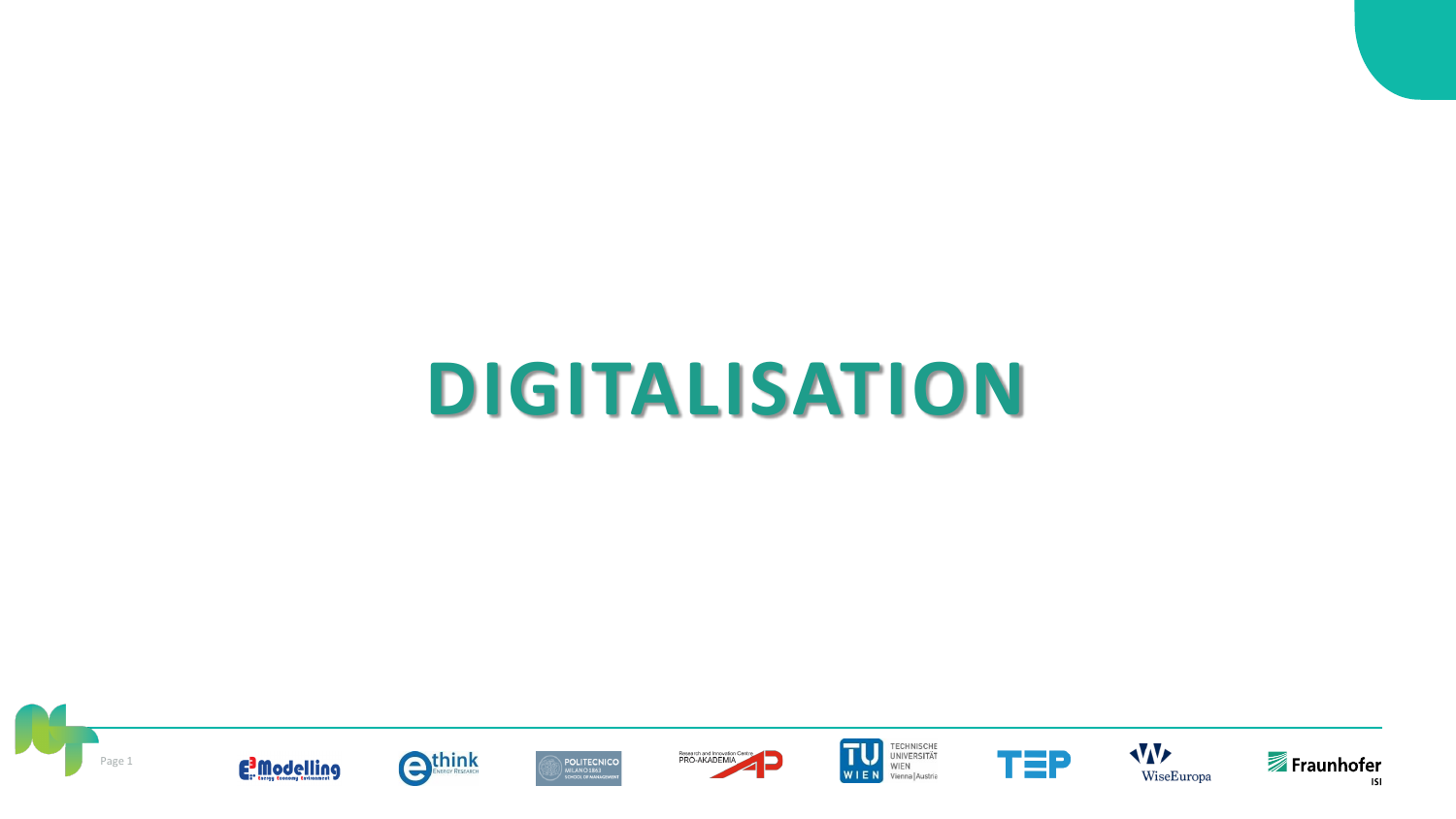### **DIGITALISATION Regulations**

|                                            | <b>Measures:</b><br>Regulation on ecodesign requirements for servers and data storage products (2019/424)                                                                                                                                                                                                                                                                                                                                                 |
|--------------------------------------------|-----------------------------------------------------------------------------------------------------------------------------------------------------------------------------------------------------------------------------------------------------------------------------------------------------------------------------------------------------------------------------------------------------------------------------------------------------------|
| <b>CODES/STANDARDS/</b><br><b>MANDATES</b> | The Communication from the Commission on ICT Standardization Priorities for the Digital Single<br>Market                                                                                                                                                                                                                                                                                                                                                  |
|                                            | The Communication from the Commission on Digitising European Industry Reaping the full benefits of<br>a Digital Single Market                                                                                                                                                                                                                                                                                                                             |
|                                            | Gold standard of <b>blockchain</b>                                                                                                                                                                                                                                                                                                                                                                                                                        |
| <b>OBLIGATION SCHEMES</b>                  | lacktrane lot can solve many common problems such as traffic, climate change (electricity consumption), healthcare.<br>They can be fused in the case of improving energy efficiency and reducing energy consumption, solutions in<br>smart cities and transport. Policies can make it more energy efficient and greener. Blockchain tools, which<br>can help you calculate, track and report electricity generation and consumption, carbon footprint and |
| <b>OTHER REGULATIONS</b>                   | carbon emissions, will be instrumental in the development of an array of innovative services in the energy<br>sector                                                                                                                                                                                                                                                                                                                                      |
|                                            |                                                                                                                                                                                                                                                                                                                                                                                                                                                           |
|                                            |                                                                                                                                                                                                                                                                                                                                                                                                                                                           |

















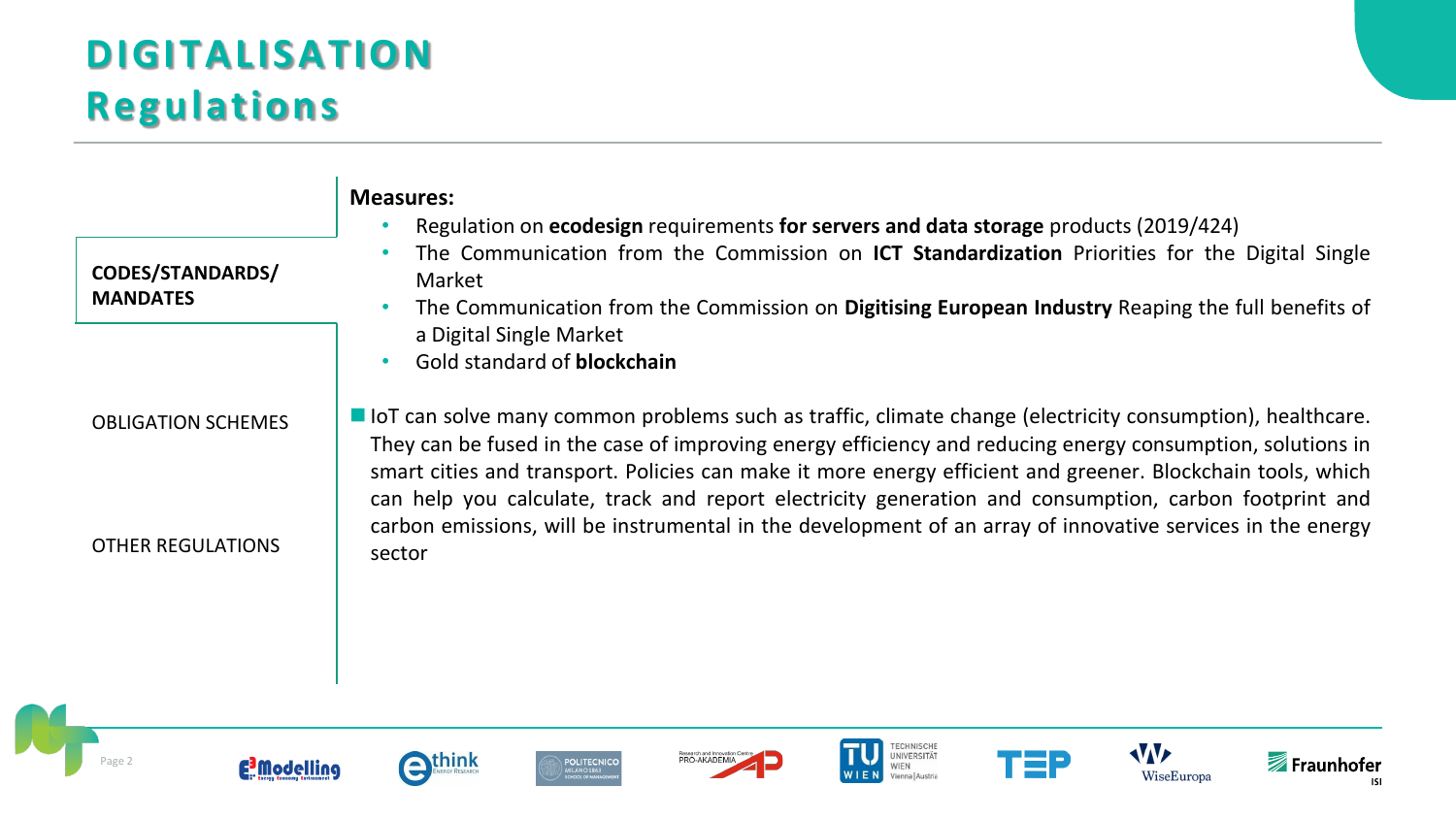#### **DIGITALISATION Regulations**

CODES/STANDARDS/ MANDATES

#### **Measures:**

- Communication from The Commission 2030 Digital Compass: the European way for the **Digital Decade**
- Strategic targets will stimulate the development of digital services, leading, on the one hand, to higher energy use because of larger overall volume of online traffic, and on the other, to less energy consumption in sectors where conventional service provision will move online.

#### **OBLIGATION SCHEMES**

|                          | <b>Measures:</b>                                                                                                                                                                                                                                                                 |
|--------------------------|----------------------------------------------------------------------------------------------------------------------------------------------------------------------------------------------------------------------------------------------------------------------------------|
| <b>OTHER REGULATIONS</b> | The 'Europe Fit for Digital Age' package                                                                                                                                                                                                                                         |
|                          | <b>This package of policies will stimulate the development and expansion of digital services and their role in</b><br>the economy and, depending on the final legislative solutions, may include rules that will affect the energy<br>efficiency of the digital services sector. |

















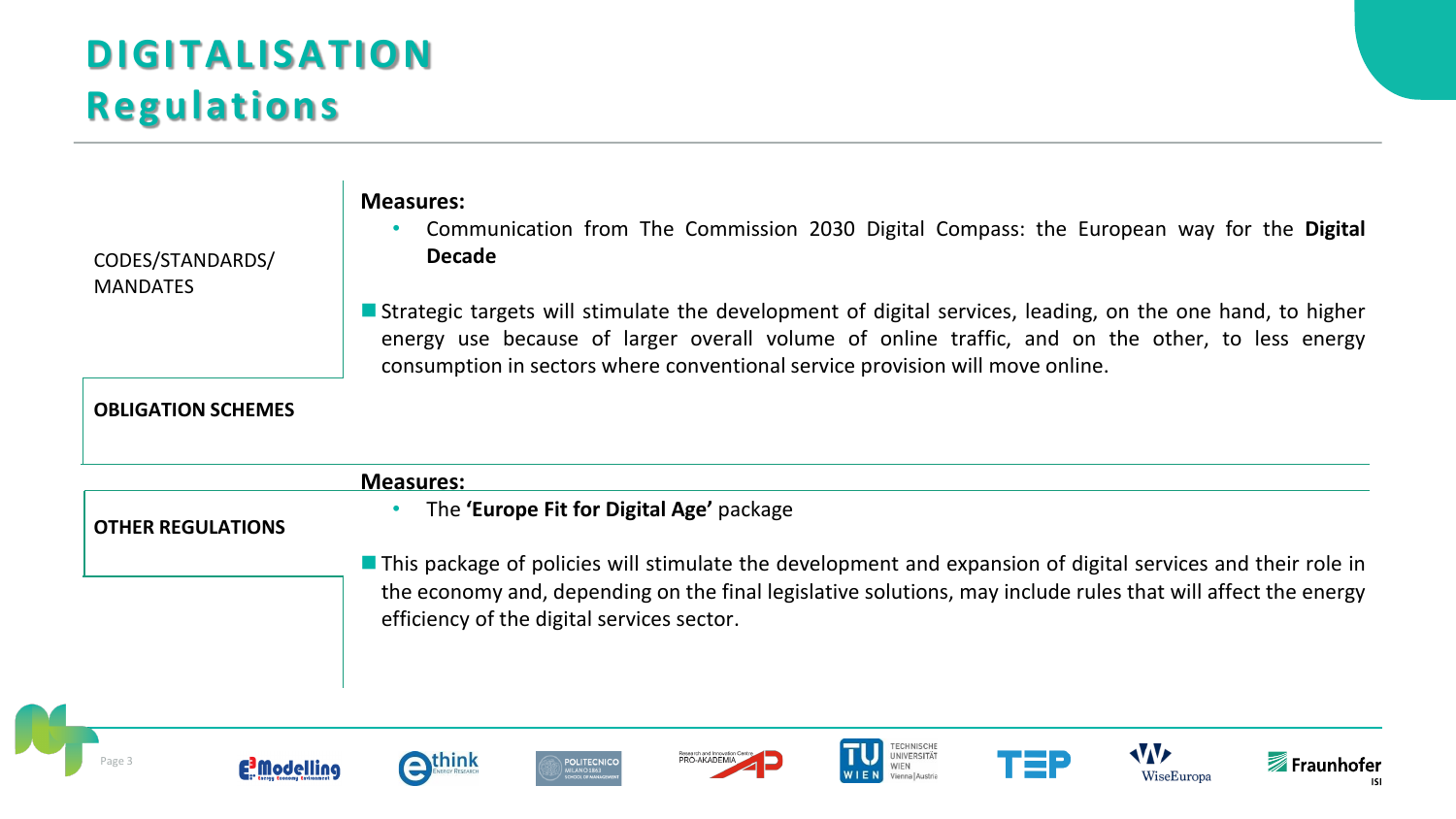## **DIGITALISATION Economic and financial instruments**

|                          | <b>Measures:</b><br><b>Green Public Procurement</b>                                                                         |
|--------------------------|-----------------------------------------------------------------------------------------------------------------------------|
| <b>DIRECT INVESTMENT</b> | ■ GPP can influence energy demand by promoting the purchase of more energy efficient devices for digital<br>public services |

| <b>FISCAL/FINANCIAL</b><br><b>INCENTIVES</b> | <b>Measures:</b><br>Digital Europe programme<br><b>ERDF and Cohesion Found</b><br>EIB lending                                                                                                                                                                                                                                                         |
|----------------------------------------------|-------------------------------------------------------------------------------------------------------------------------------------------------------------------------------------------------------------------------------------------------------------------------------------------------------------------------------------------------------|
| <b>MARKET-BASED</b><br><b>INSTRUMENTS</b>    | Activities supported under funding programmes may lead to the development of technologies and<br>innovations that, on the one hand, improve the efficiency of energy generation and use, and on the other<br>stimulate the development of novel digital services, expansion of existing ones, and enable moving more<br>conventional services online. |

![](_page_3_Picture_3.jpeg)

![](_page_3_Picture_4.jpeg)

![](_page_3_Picture_5.jpeg)

![](_page_3_Picture_6.jpeg)

![](_page_3_Picture_7.jpeg)

TECHNISCHE<br>UNIVERSITÄT

Vienna | Austria

WIEN

WIEN

W

WiseEuropa

Fraunhofer

**ISI** 

**TEP**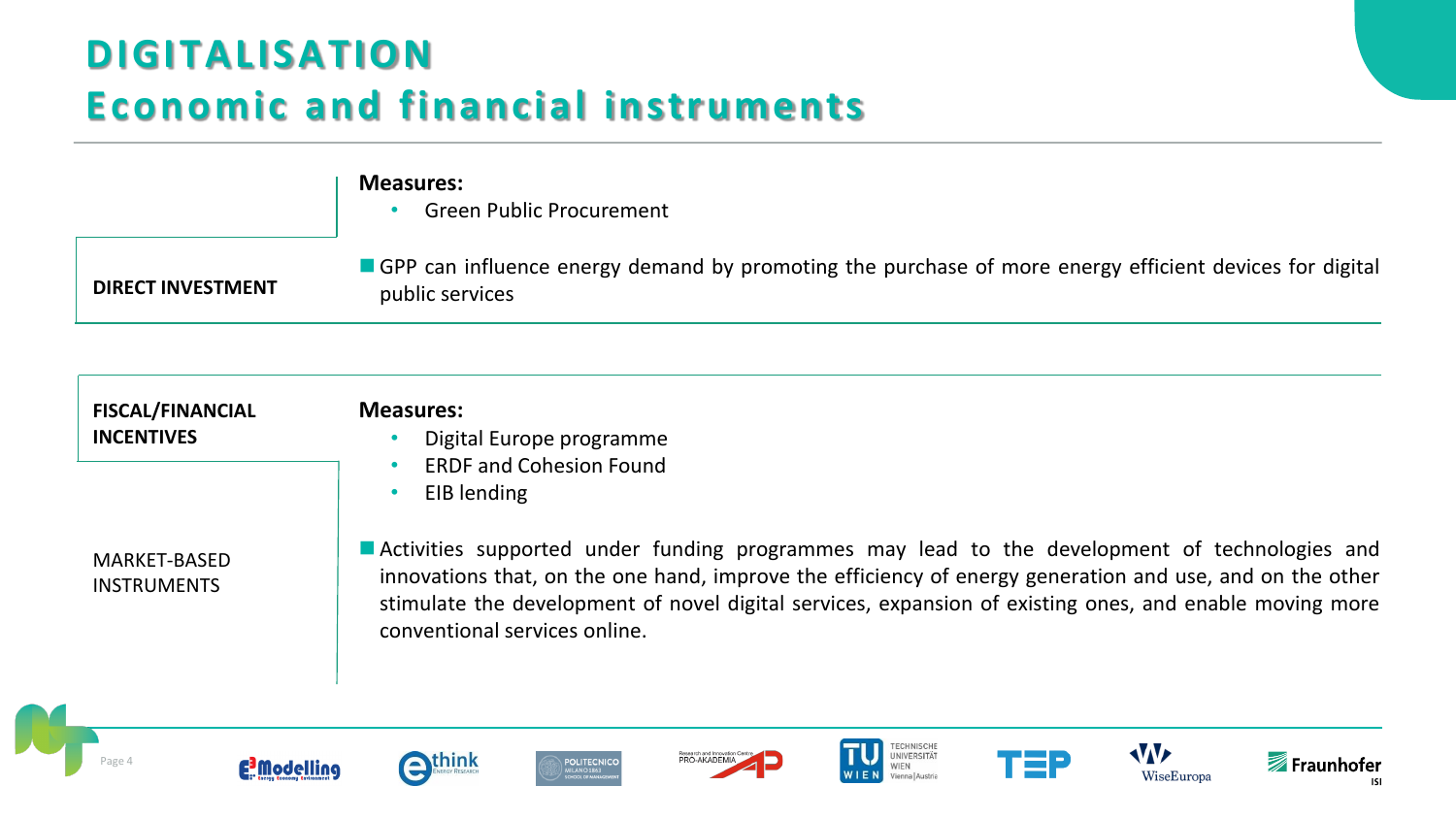## **DIGITALISATION Economic and financial instruments**

**Measures:**

DIRECT INVESTMENT

FISCAL/FINANCIAL INCENTIVES

**MARKET-BASED INSTRUMENTS**

■ The EU ETS not only induces shifts on the energy supply side, but also (via electricity price) affects demand-side measures in the ICT sector, e.g. investing in energy efficiency aspects of digital services, optimisation of energy consumption by the digital infrastructure, shifting its energy-intensive elements to locations where sufficiently large volumes of cheap, low-carbon energy is available.

Page 5

![](_page_4_Picture_6.jpeg)

![](_page_4_Picture_7.jpeg)

![](_page_4_Picture_8.jpeg)

![](_page_4_Picture_9.jpeg)

• Review of the EU Emissions Trading Scheme – **ETS Directive**

![](_page_4_Picture_10.jpeg)

![](_page_4_Picture_11.jpeg)

![](_page_4_Picture_12.jpeg)

![](_page_4_Picture_13.jpeg)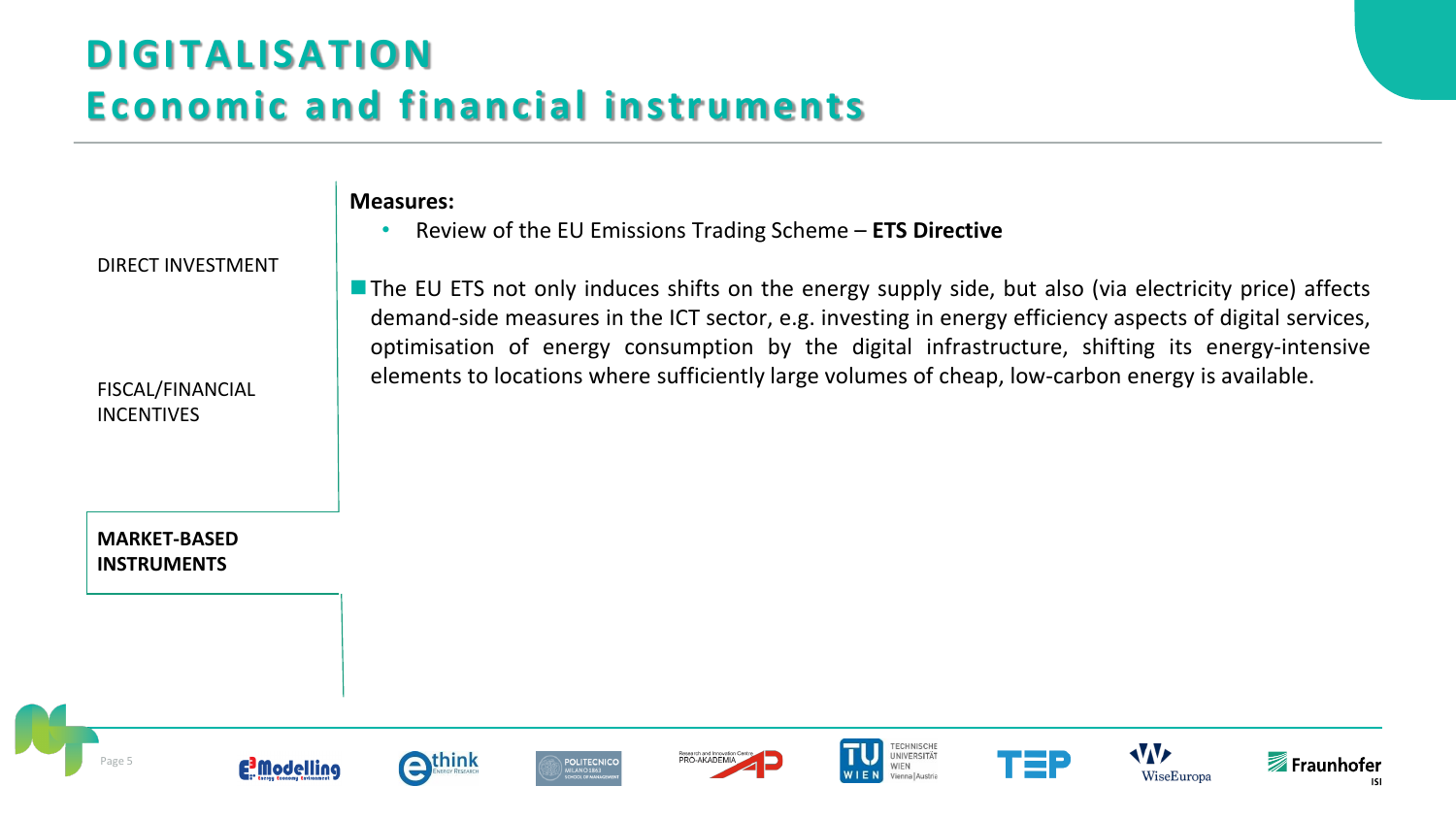## **DIGITALISATION Soft instruments**

extend think

**E** Modelling

Page 6

![](_page_5_Figure_1.jpeg)

PRO-AKADEMIA

**POLITECNICO** 

TECHNISCHE<br>UNIVERSITÄT

WIEN Vienna | Austria Fraunhofer

W

WiseEuropa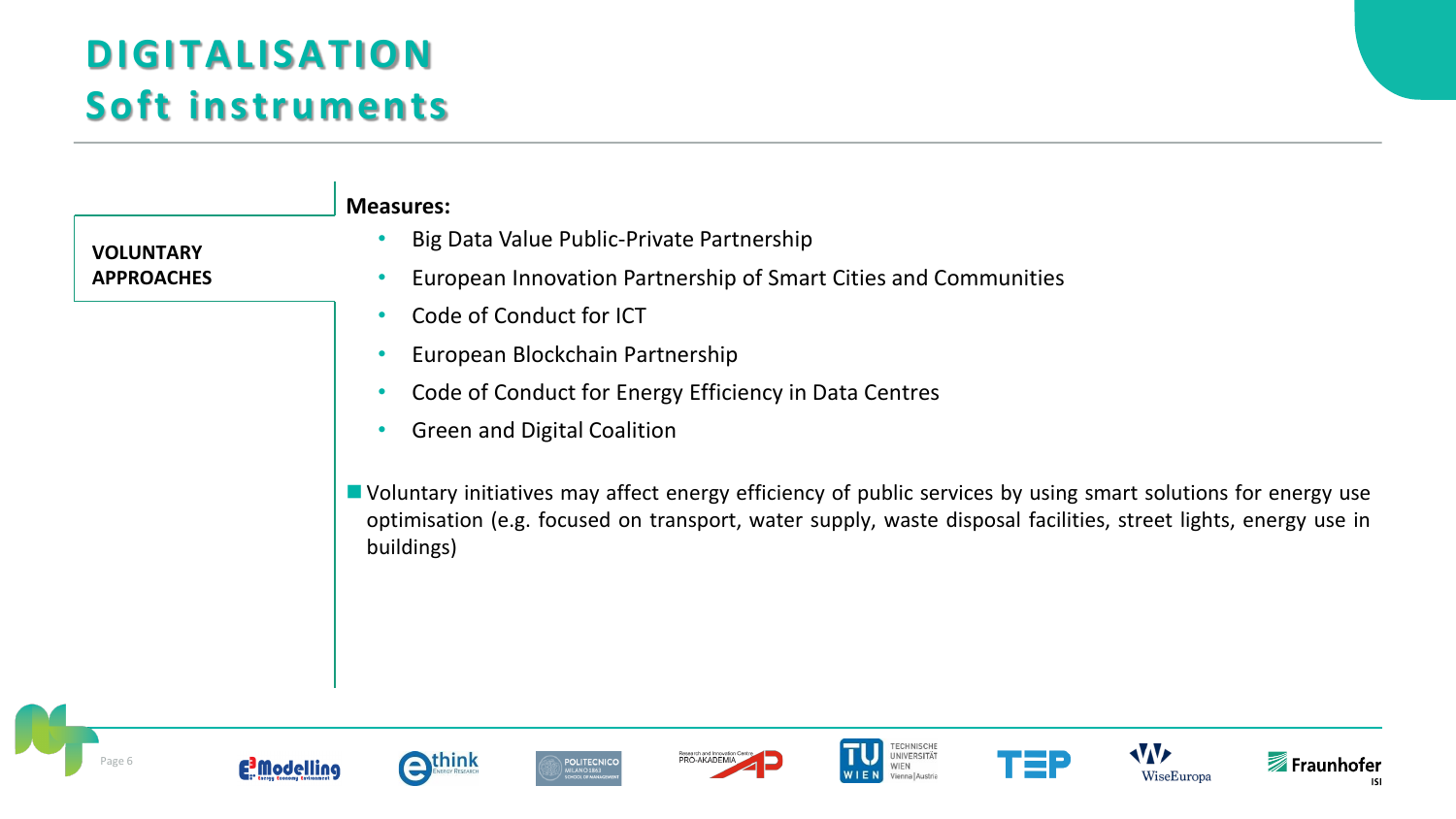#### **QUESTIONS**

- In which sectors and applications do you think the digitalisation will lead to reduced energy demand (e.g. increased efficiency, virtual services), and where will it lead to higher demand (e.g. induced higher activity, ICT-specific demand)?
- Which digital policies do you expect to affect energy demand the most? E.g., on blockchain, 2030 digital targets, GDPR, new policies on data redundancy parameters and "data availability security".
- What parameters / variables resulting from energy demand models do you think would be the most useful for policy making process?

Examples of parameter: electricity use by ICT equipment across the sectors (incl. by type of equipment), ICT sectoral energy use

![](_page_6_Picture_5.jpeg)